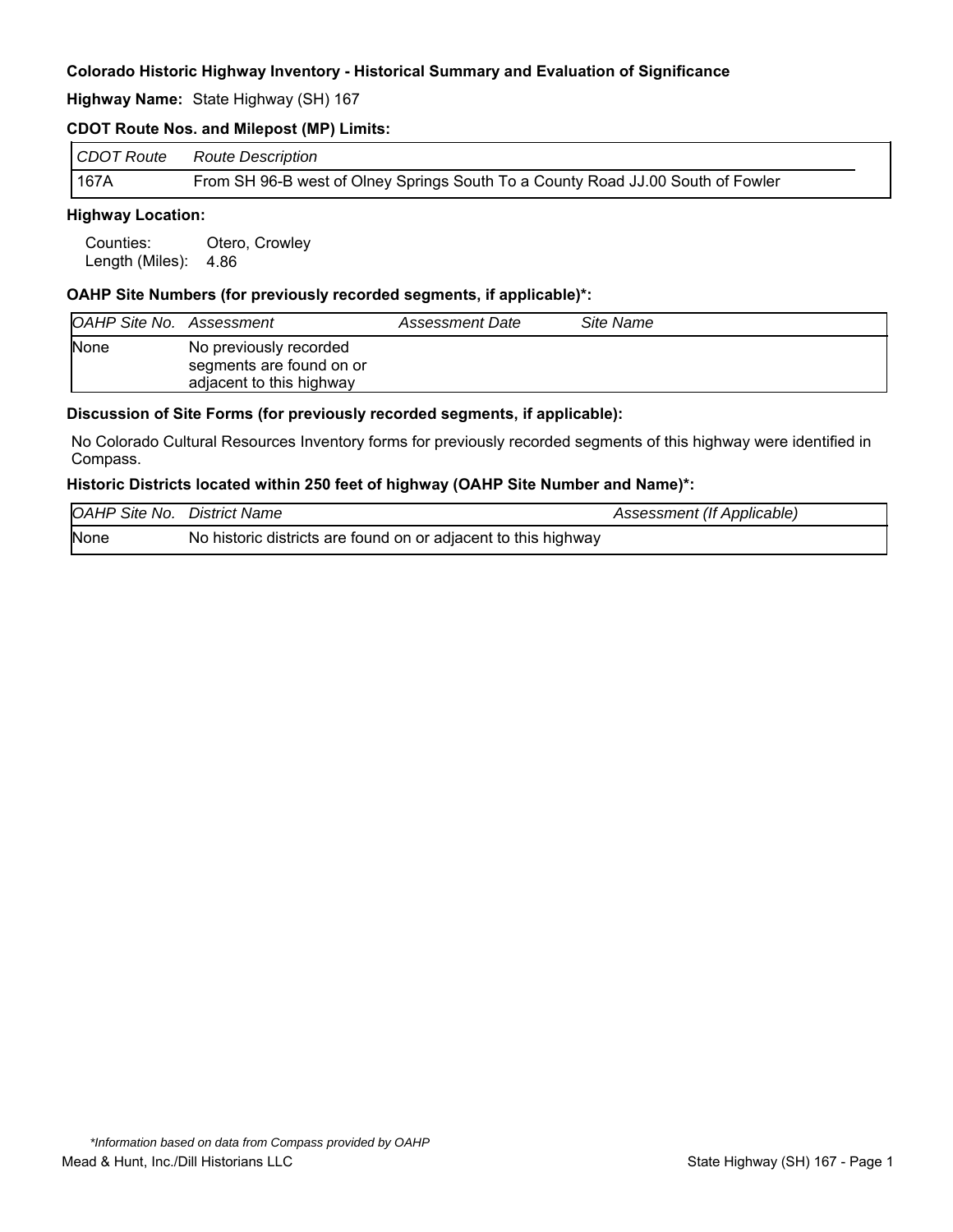### **Highway Name:** State Highway (SH) 167

# **Historical Data:**

SH 167 is approximately five miles long and extends south from SH 96 and crosses U.S. Highway (US) 50 in the town of Fowler. The highway follows Grant Avenue in Fowler west to County Road 2 and then turns south to extend to its southern terminus near County Road JJ.

Historically, the trails, highways, and rural roads that made up the transportation network in southeastern Colorado facilitated travel through this sparsely-populated region and also made possible the transfer and distribution of the region's agricultural products. Settlement in this part of the state occurred in the early 1800s in part as a result of regional trade along the Santa Fe and Cherokee Trails, whose routes generally followed the Arkansas River Valley and subsequently formed portions of the route of present-day US 50. The Santa Fe Trail was the earliest major eastwest route through this region and remained as such until the 1920s when highways such as former SH 100 (current US 160) and present-day US 287, US 350 and US 385, the major north-south arteries in this region, provided access to previously remote areas in the far southeastern corner of the state.

Southeastern Colorado boasted the largest cattle industry in the state during the late nineteenth century. Due to the arid climate, in the late nineteenth and twentieth century irrigation canals were constructed in the region to facilitate agriculture that included wheat, hay, oats, corn, sugar beets, watermelon, cantaloupe, and other crops. The entry of the Atchison, Topeka, and Santa Fe Railroad into Colorado during the late nineteenth century resulted in the settlement and growth of towns like La Junta, Las Animas, Lamar, Granada, and Holly, which prospered by providing a direct link for conveying commercial and agricultural goods between towns and larger markets. The town of Folwer was incorporated in 1900 with a population of 150. The town gradually expanded over the next few decades with businesses, churches, and a lumberyard and eventually developed into a shipping point for livestock and poultry, especially. During the early twentieth century, farm-to-market roads were constructed to link rural areas and small towns with regional market centers (Noel et al 1994: 25, 29; Wyckoff 1999: 167-170; Colorado State Planning Commission 1941: 306; Town of Fowler).

Historic state highway maps indicate that SH 167 was designated by 1926 with its southern terminus at US 50. The highway was extended south through Fowler to its current southern terminus in 1939. State highways, farm-tomarket roads, small local connector roads like SH 167 served to link more remote areas and small towns with the major regional transportation corridors, towns, and cities; however, research and review of historic mapping does not indicate that this highway provided direct access to destinations related to important historic themes. SH 167 served as one of several local connector roads within the area that linked US 50 and SH 96 with Fowler to form the local transportation network providing connections to other roads and common destinations.

(Unless otherwise indicated, sources used in the preparation of this section included state highway maps, the Highways of Colorado by Matthew Salek, Highways to the Sky: A Context and History of Colorado's Highway System, Colorado State Roads and Highways, National Register of Historic Places Multiple Property Submission, plans in the Online Transportation Information System (OTIS), and site forms for previously surveyed resources in Compass when available.)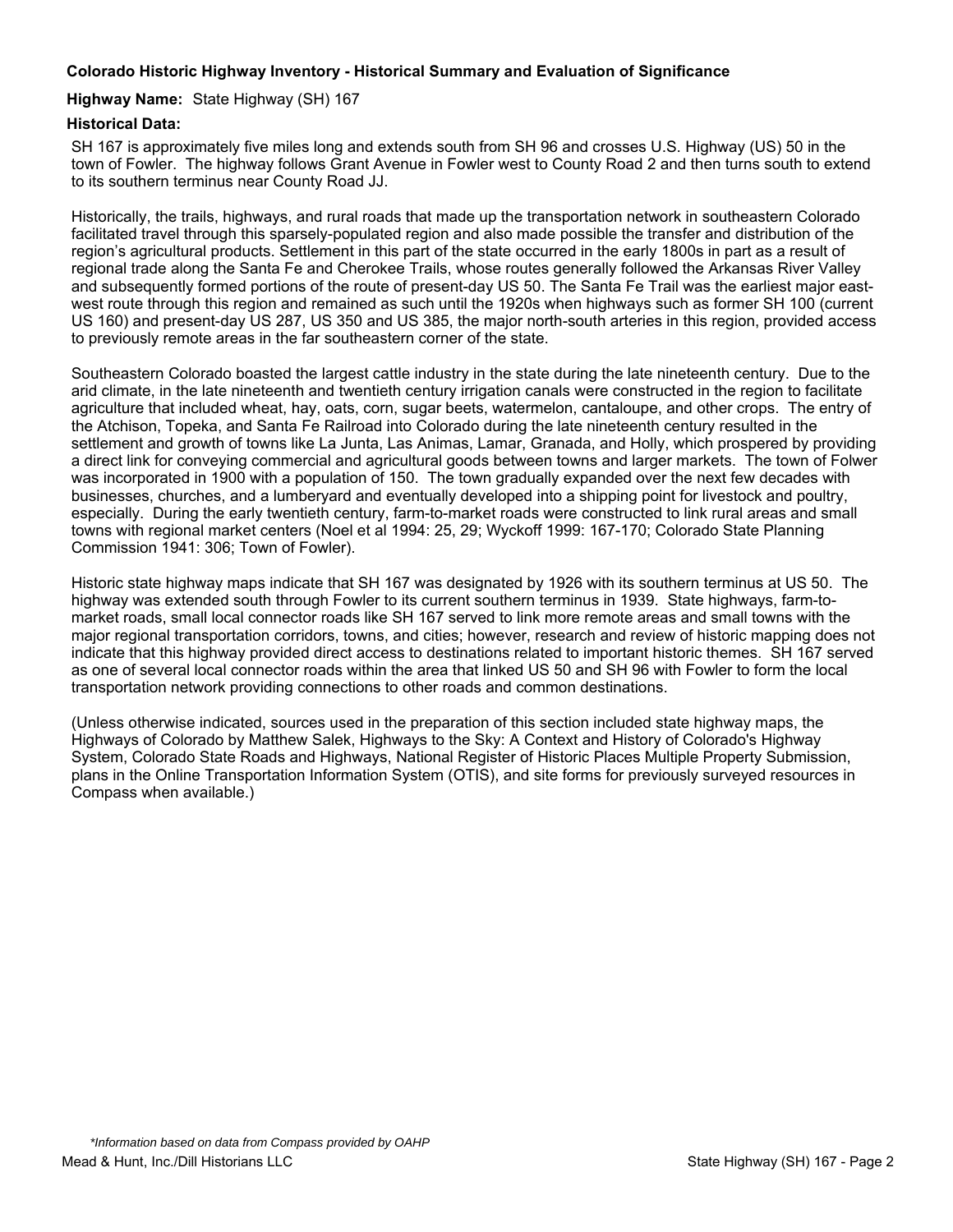**Highway Name:** State Highway (SH) 167

# **Not Significant - No historical significance identified**

**Significant - Historical significance identified (see details below)** 

# **Property Type and Areas of Significance:**

A detailed explanation why this highway possesses historical significance is provided in the Significance Statement below.

# **Cultural:**

Criterion A specific requirements

- $\Box$  Early and/or prominent project of the Colorado Highway Department (Transportation)
- $\Box$  Association with a significant event (If applicable, the Area of Significance is indicated in the statement of significance below)
- □ Association with federal work relief programs (Politics/Government)

# Criterion C specific requirements

 $\Box$  Representative example (Transportation)

# **Engineering:**

# Subtypes

□ Farm-to-Market Road

 $\Box$  Limited Access, Multiple-Lane, Divided Highway/Freeway

 $\Box$  Highway Bypass

Criterion A specific requirements

 $\Box$  Early and/or prominent project of the Colorado Highway Department (Transportation)

 $\Box$  Association with a significant event (If applicable, the Area of Significance is indicated in the statement of significance below)

 $\Box$  Association with federal work relief programs (Politics/Government)

Criterion C specific requirements

 $\Box$  Representative example (Transportation)

 $\Box$  Engineering achievement (Engineering)

# **Aesthetic:**

Criterion A specific requirements

- $\Box$  Early and/or prominent project of the Colorado Highway Department (Transportation)
- $\Box$  Association with a significant event (If applicable, the Area of Significance is indicated in the statement of significance below)
- $\Box$  Association with federal work relief programs (Politics/Government)

### Criterion C specific requirements

- $\Box$  Representative example (Transportation)
- $\square$  Engineering achievement (Engineering)
- $\square$  Landscape architecture (Landscape Architecture)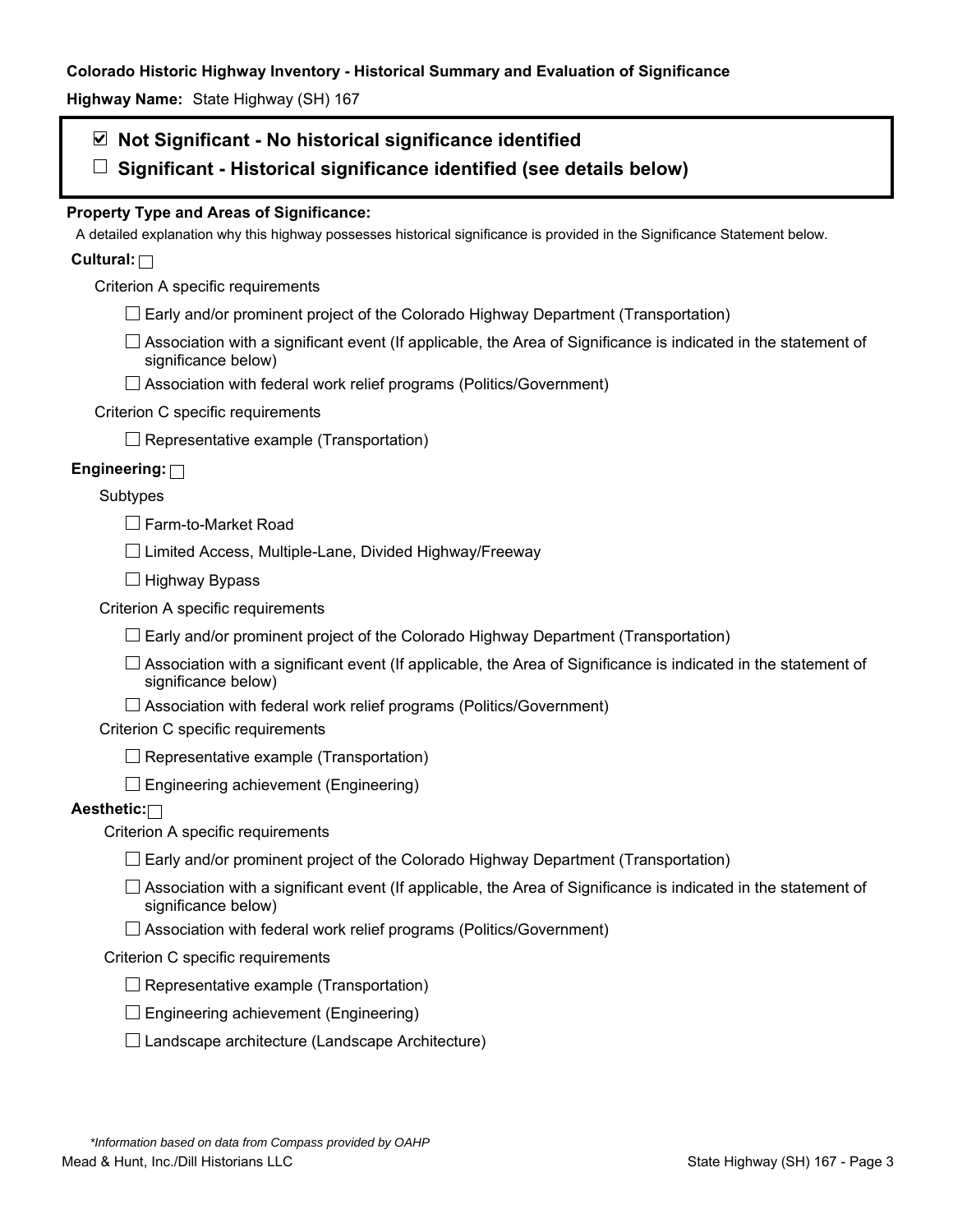**Highway Name:** State Highway (SH) 167

# **Historic periods of highway construction:**

 $\Box$  Pre-territorial (pre-1861)

 $\Box$  Territorial and pre-automobile state roads (1861-1890)

 $\Box$  Automobile age (1890-1930)

 $\Box$  Depression and World War II (1930-1945)

 $\Box$  Postwar Interstate Era (1945-1973)

 $\Box$  Completion and Augmentation of Interstate System (1973-2000)

### **Level of Significance:**

 $\Box$  Local

 $\Box$  State

 $\square$  National

### **Significance Statement:**

SH 167 is classified an Engineered Route under the classification system in the MPS.

#### *Criterion A*

Research did not indicate that this highway is an example of an early or prominent project by the Colorado Highway Department (CHD) or was built or improved as part of a Depression-era federal work relief project. Present-day SH 167 is a short connector route and historically served to provide a connection between Fowler, SH 96, and US Highway 50, two major regional transportation corridors. Although located within an agricultural region, this highway did not function as a main transportation route for providing direct connectivity as a farm-to-market road between an important agricultural region and its market. As such, it does not possess significance under Criterion A.

#### *Criterion B*

Research did not reveal this highway to be directly associated with the events or work of a person important in history, nor does research indicate the highway represents the efforts of a specific individual to secure construction of this highway for the economic development of a community or area of the state. Therefore, this highway does not possess significance under Criterion B.

#### *Criterion C*

This highway is not considered to be an early or prominent project of the CHD. Research and literature review yielded no evidence to indicate the use of innovative or important engineering design or construction techniques that serve to distinguish this highway from other roads and does not appear to exhibit important engineering innovations or important later modifications. The highway's design and construction appear to fall within the established standard practices of state highway design and construction of the time and the highway does not possess significance under Criterion C.

#### *Criterion D*

For a property to possess significance for information potential, the information yielded by the property must answer specific important research questions that cannot be otherwise answered. The technology of highway construction is well understood and documented. As such, this highway is unlikely to yield important information that cannot be discerned from archived plans and other records. Therefore, this highway does not possess significance under Criterion D.